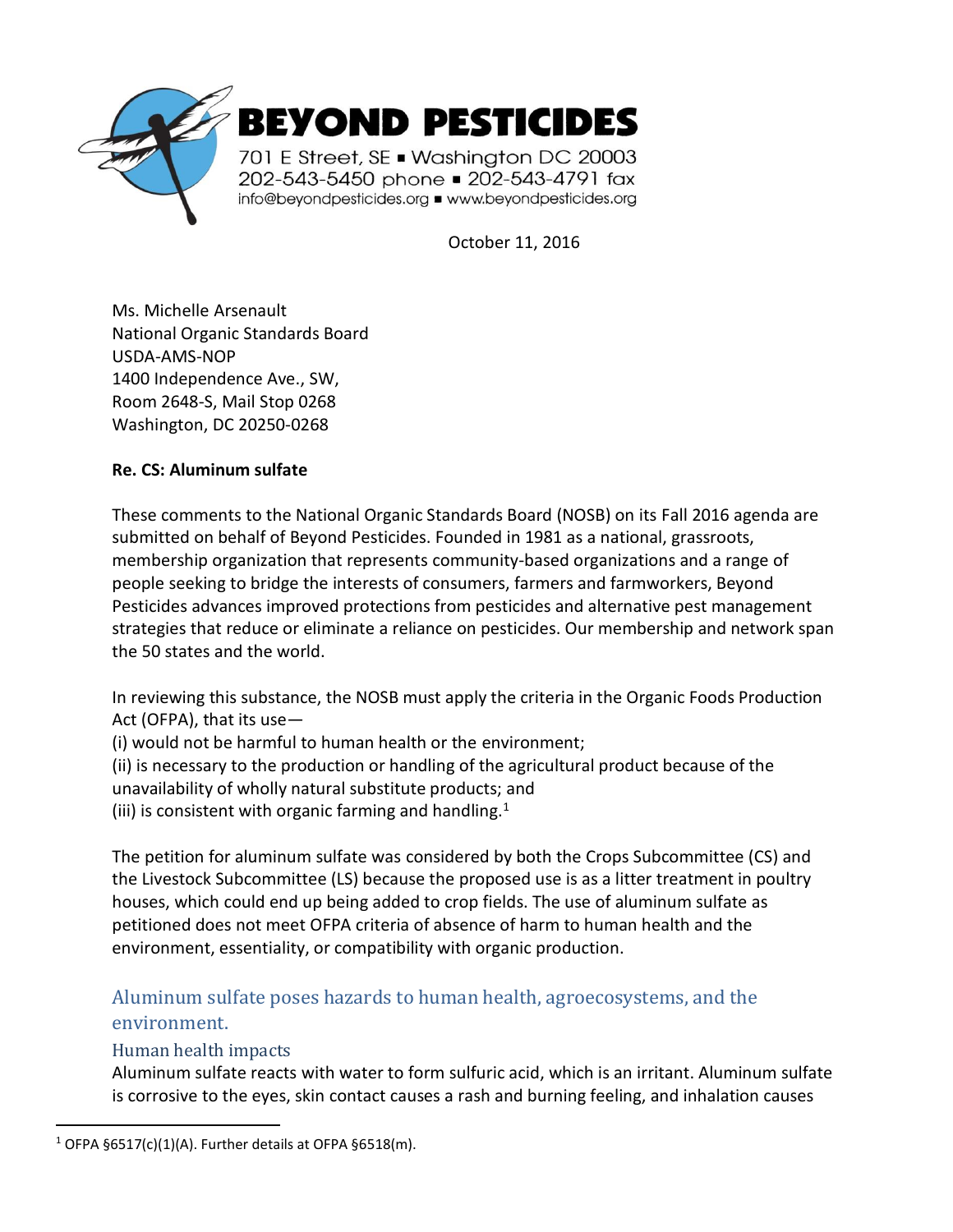throat and lung irritation.<sup>2</sup> Aluminum is considered an endocrine disruptor by the European Union. <sup>3</sup> Subchronic effects of exposure include behavioral deficits, and decreased hemoglobin and hemocrit. Chronic effects include developmental effects (neurobehavioral, inhibition of embryonic development and morphogenetic differentiation, increased dysmorphogenesis), neurotoxicity, and chromosomal aberrations.<sup>4</sup>

#### Adverse Impacts on the agroecosystem

Considering that its proposed use is in poultry houses, it is noteworthy that it is potentially toxic to poultry by ingestion or dermal exposure.<sup>5</sup> The growth (body weight) was reduced in chicks exposed for 10 days. 6

With respect to the use of treated poultry litter on crops, although ammonia loss from poultry litter is reduced by a factor of 3.5 to 20, depending on the rate of aluminum sulfate application,<sup>7</sup> it significantly reduces the value of poultry litter as a source of phosphorous to crops.<sup>8</sup> Aluminum hydroxide and phosphates from aluminum sulfate when added to poultry litter applied to soil are persistent due to low solubility.<sup>9</sup> Litter treated with aluminum sulfate inhibits microbial phosphorous mineralization from organic matter.<sup>10</sup> Aluminum sulfate has been found to be mutagenic in wheat, also reducing its rate of growth. It increased drought stress in soybeans.<sup>11</sup>

## Adverse impacts on the environment

The manufacture of aluminum sulfate begins with the extraction of bauxite ore, which has a deleterious impact on the environment through habitat degradation and fragmentation by roads, and through carbon emissions.<sup>12</sup> Aluminum sulfate is a dry acid, and can create zones of high acidity if accidentally spilled. If the spilled material does not come into contact with moisture, the majority of a spill could be cleaned up before significant acidification occurs, but surfaces of most soils are typically fissured and loose, and sometimes moist, making complete soil cleanup unlikely. Aluminum sulfate is designated as a hazardous substance under Comprehensive Environmental Response, Compensation, and Liability Act (CERCLA) (known as Superfund).<sup>13</sup> Aluminum hydroxide and phosphates, resulting from aluminum sulfate addition to poultry litter, are persistent in the soil after land application due to low solubility.<sup>14</sup> Aluminum sulfate has been found to reduce growth in ducklings, inhibit the abundance of

 $\overline{a}$ 

<sup>2</sup> TR lines 544-546.

<sup>&</sup>lt;sup>3</sup> PAN Pesticides Database [http://www.pesticideinfo.org/Detail\\_Chemical.jsp?Rec\\_Id=PC35278.](http://www.pesticideinfo.org/Detail_Chemical.jsp?Rec_Id=PC35278)

<sup>4</sup> HSDB: Aluminum Sulfate[. http://toxnet.nlm.nih.gov/cgi-bin/sis/search/a?dbs+hsdb:@term+@DOCNO+5067.](http://toxnet.nlm.nih.gov/cgi-bin/sis/search/a?dbs+hsdb:@term+@DOCNO+5067) <sup>5</sup> TR lines 489-512.

<sup>6</sup> HSDB: Aluminum Sulfate[. http://toxnet.nlm.nih.gov/cgi-bin/sis/search/a?dbs+hsdb:@term+@DOCNO+5067.](http://toxnet.nlm.nih.gov/cgi-bin/sis/search/a?dbs+hsdb:@term+@DOCNO+5067)  $<sup>7</sup>$  TR lines 455-457.</sup>

<sup>8</sup> TR lines 463-468; Table 2.

<sup>9</sup> TR lines 380-381.

<sup>10</sup> TR lines 514-515.

<sup>11</sup> HSDB: Aluminum Sulfate[. http://toxnet.nlm.nih.gov/cgi-bin/sis/search/a?dbs+hsdb:@term+@DOCNO+5067.](http://toxnet.nlm.nih.gov/cgi-bin/sis/search/a?dbs+hsdb:@term+@DOCNO+5067)

<sup>12</sup> TR lines 423-424.

<sup>&</sup>lt;sup>13</sup> TR lines 392-398.

<sup>14</sup> TR lines 380-381.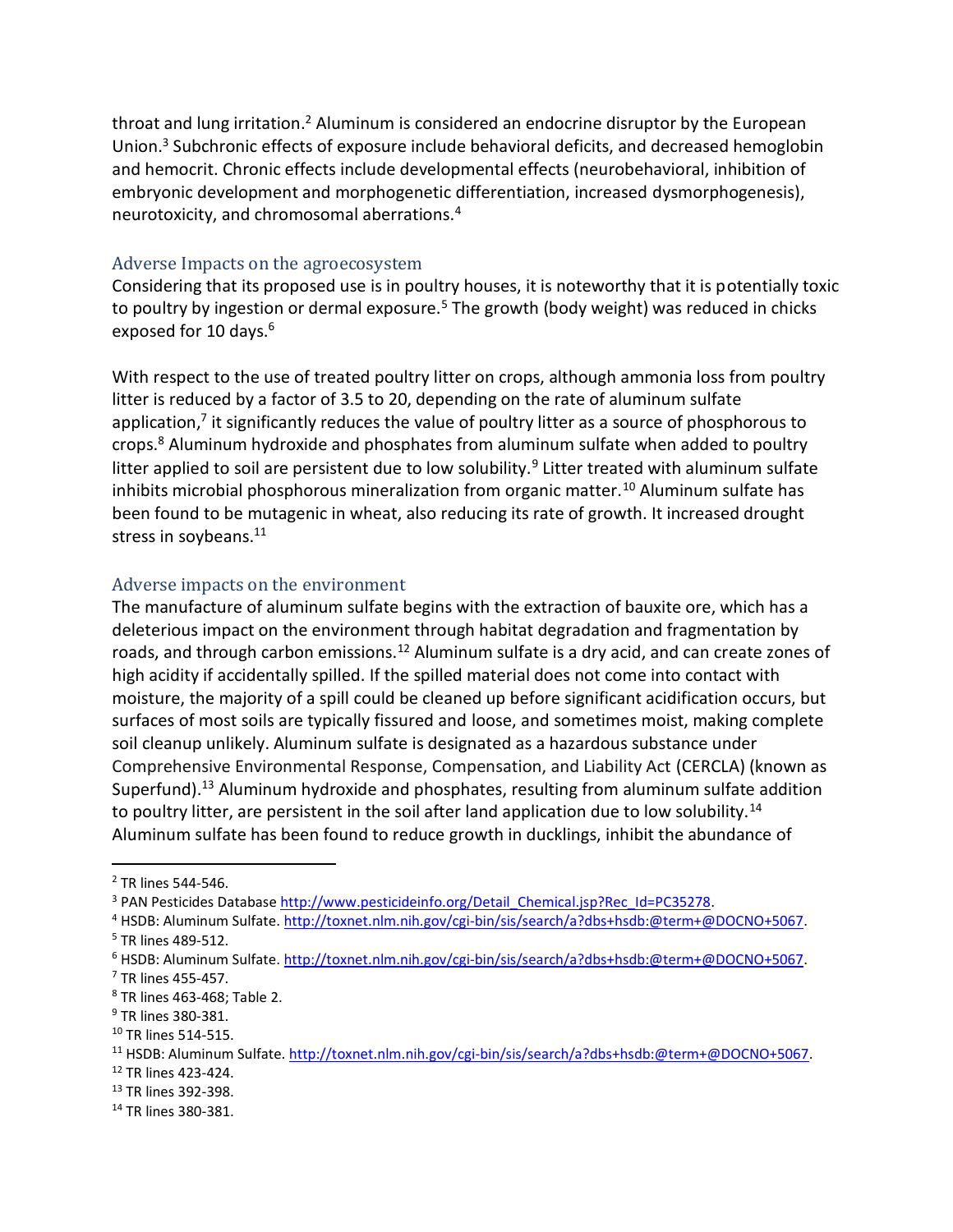diatoms and cyanobacteria, decrease chlorophyll abundance, and produce toxic effects on zooplankton, fish, and other aquatic animals.<sup>15</sup>

Lack of Essentiality: Aluminum sulfate is not essential for organic production. Like the other litter treatments, the effect lasts 3-4 weeks, so the permanent reduction of ammonia emissions should not be taken as a reason for using aluminum sulfate.<sup>16</sup>

The Technical Review (TR) cites some alternative substances. Yucca root, a diet supplement, reduces ammonia production.<sup>17</sup> Clinoptilolite is a naturally-occurring mineral that absorbs ammonia, reducing volatilization.<sup>18</sup> Agricultural lime increases volatilization, and can be used between flocks. It also stabilizes phosphorus.<sup>19</sup>

More importantly, aluminum sulfate is used to support a particular type of management, in which "litter is reportedly reused for up to 35 flocks before it is changed," since typically aluminum sulfate is not applied to fresh litter, but rather to litter that is being re-used for subsequent flocks of birds.<sup>20</sup> Since the C:N ratio of poultry litter is already much lower than required by NOP regulations for composting,  $21$  the reuse of litter for many flocks only reduces the likelihood that composting will be used to manage manure and amend organic soil. In view of the many benefits of compost for both disposal of manure and growing crops, management systems that discourage composting should not be promoted through the allowance of synthetic inputs.

The TR outlines ways to reduce ammonia in poultry houses without the use of aluminum sulfate. One option is increasing ventilation. Since young birds are susceptible to chilling, young chicks (less than 10 days old) may be housed separately, with low-hung infrared heaters. Assuming decreased ventilation is required to ensure warm temperatures for brooding chicks, starting with fresh litter containing essentially zero ammonia, combined with the comparatively low waste production of chicks (and therefore nitrogen), compared to larger birds, could eliminate the necessity for aluminum sulfate.<sup>22</sup> Ventilation can be increased for older birds. Moisture management can be improved by eliminating leaks and spills. Changing litter more often reduces ammonia problems.<sup>23</sup>

 $\overline{a}$ 

<sup>22</sup> TR lines 607-613.

<sup>15</sup> HSDB: Aluminum Sulfate[. http://toxnet.nlm.nih.gov/cgi-bin/sis/search/a?dbs+hsdb:@term+@DOCNO+5067.](http://toxnet.nlm.nih.gov/cgi-bin/sis/search/a?dbs+hsdb:@term+@DOCNO+5067) <sup>16</sup> TR lines 154-155; 372-374; 440-441.

<sup>17</sup> TR lines 583-587.

<sup>18</sup> TR lines 569-572.

<sup>19</sup> TR lines 574-581.

<sup>20</sup> TR lines 609-609.

<sup>&</sup>lt;sup>21</sup> Moore, P. A., Daniel, T. C., Sharpley, A. N., & Wood, C. W. (1995). Poultry manure management: Environmentally sound options. *Journal of soil and water conservation*, *50*(3), 321-327.

<sup>&</sup>lt;sup>23</sup> TR lines 592-613.